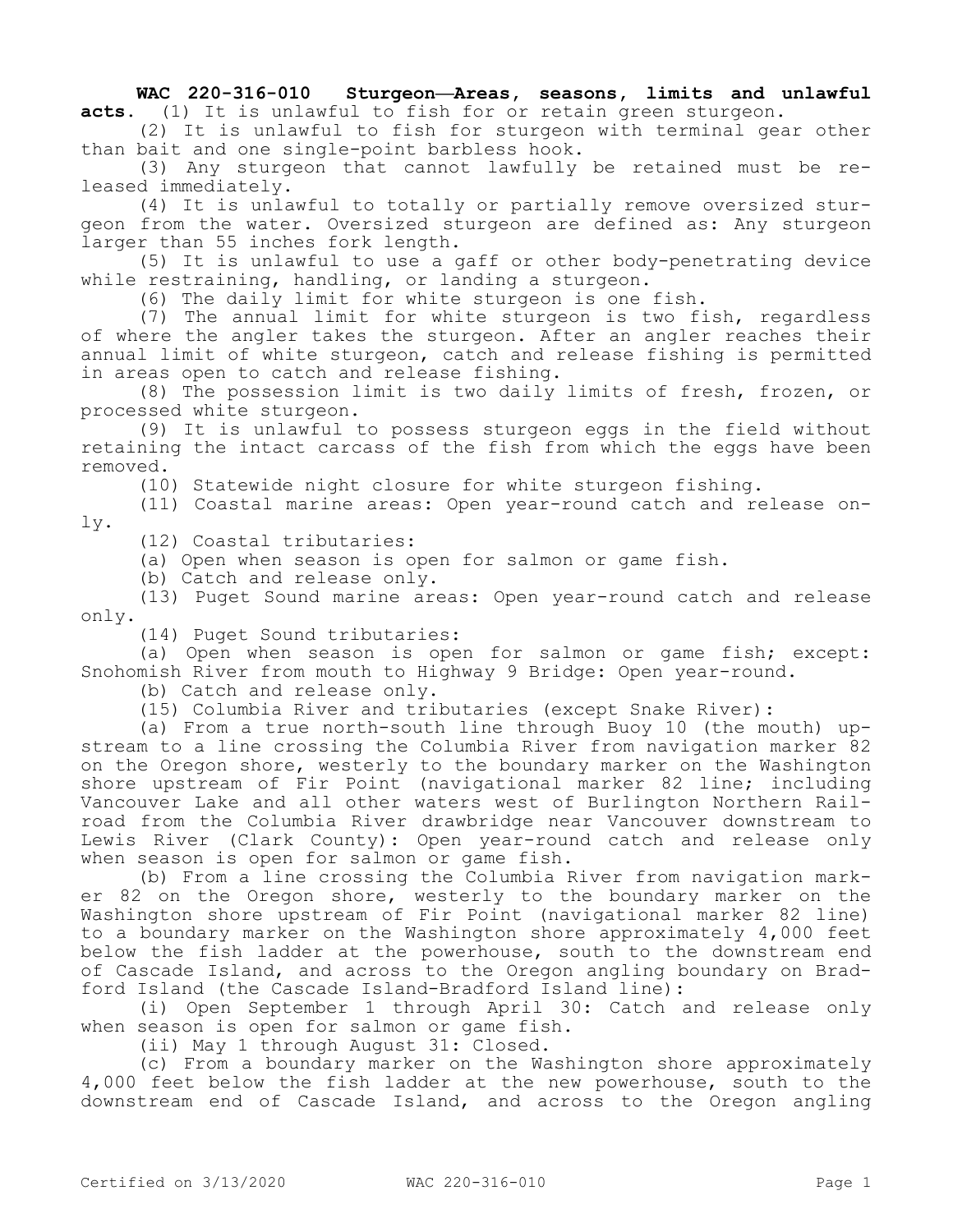boundary on Bradford Island (the Cascade Island-Bradford Island line) to the Bonneville Dam: Closed.

(d) From Bonneville Dam to a line from the east (upstream) dock at the Port of The Dalles boat ramp straight across to a marker on the Washington shore:

(i) Open January 1 through April 30 for retention: Minimum forklength 38 inches and maximum fork-length 54 inches.

(ii) Open May 1 through December 31: Catch and release only when season is open for salmon or game fish.

(e) From a line from the east (upstream) dock at the Port of The Dalles boat ramp straight across to a marker on the Washington shore to The Dalles Dam:

(i) Open January 1 through April 30 for retention: Minimum forklength 38 inches and maximum fork-length 54 inches.

(ii) May 1 through August 31: Closed.

(iii) Open September 1 through December 31: Catch and release only when season is open for salmon or game fish.

(f) From The Dalles Dam to a line crossing the Columbia River at a right angle to the thread of the river located at the west end of the grain silo at Rufus, Oregon:

(i) Open January 1 through April 30 for retention: Minimum forklength 43 inches and maximum fork-length 54 inches.

(ii) Open May 1 through December 31: Catch and release only when season is open for salmon or game fish.

(g) From a line crossing the Columbia River at a right angle to the thread of the river located at the west end of the grain silo at Rufus, Oregon to John Day Dam:

(i) Open January 1 through April 30 for retention: Minimum forklength 43 inches and maximum fork-length 54 inches.

(ii) May 1 through August 31: Closed.

(iii) Open September 1 through December 31: Catch and release only when season is open for salmon or game fish.

(h) From John Day Dam to a line from the grain elevators at Patterson Ferry Road on the Oregon shore, straight across to a marker on the Washington shore at the west end of the old concrete foundation:

(i) Open January 1 through April 30 for retention: Minimum forklength 43 inches and maximum fork-length 54 inches.

(ii) Open May 1 through December 31: Catch and release only when season is open for salmon or game fish.

(i) From a line from the grain elevators at Patterson Ferry Road on the Oregon shore, straight across to a marker on the Washington shore at the west end of the old concrete foundations to McNary Dam:

(i) Open January 1 through April 30 for retention: Minimum forklength 43 inches and maximum fork-length 54 inches.

(ii) May 1 through August 31: Closed.

(iii) Open September 1 through December 31: Catch and release only when season is open for salmon or game fish.

(j) From McNary Dam to Vernita Bridge: Open year-round catch and release only when season is open for salmon or game fish.

(k) From Vernita Bridge to Priest Rapids Dam:

(i) Open September 1 through April 30: Catch and release only when season is open for salmon or game fish.

(ii) May 1 through August 31: Closed.

(l) From Priest Rapids Dam to Chief Joseph Dam: Open year-round catch and release only when season is open for salmon or game fish.

(m) From Chief Joseph Dam to Grand Coulee Dam and tributaries: Closed.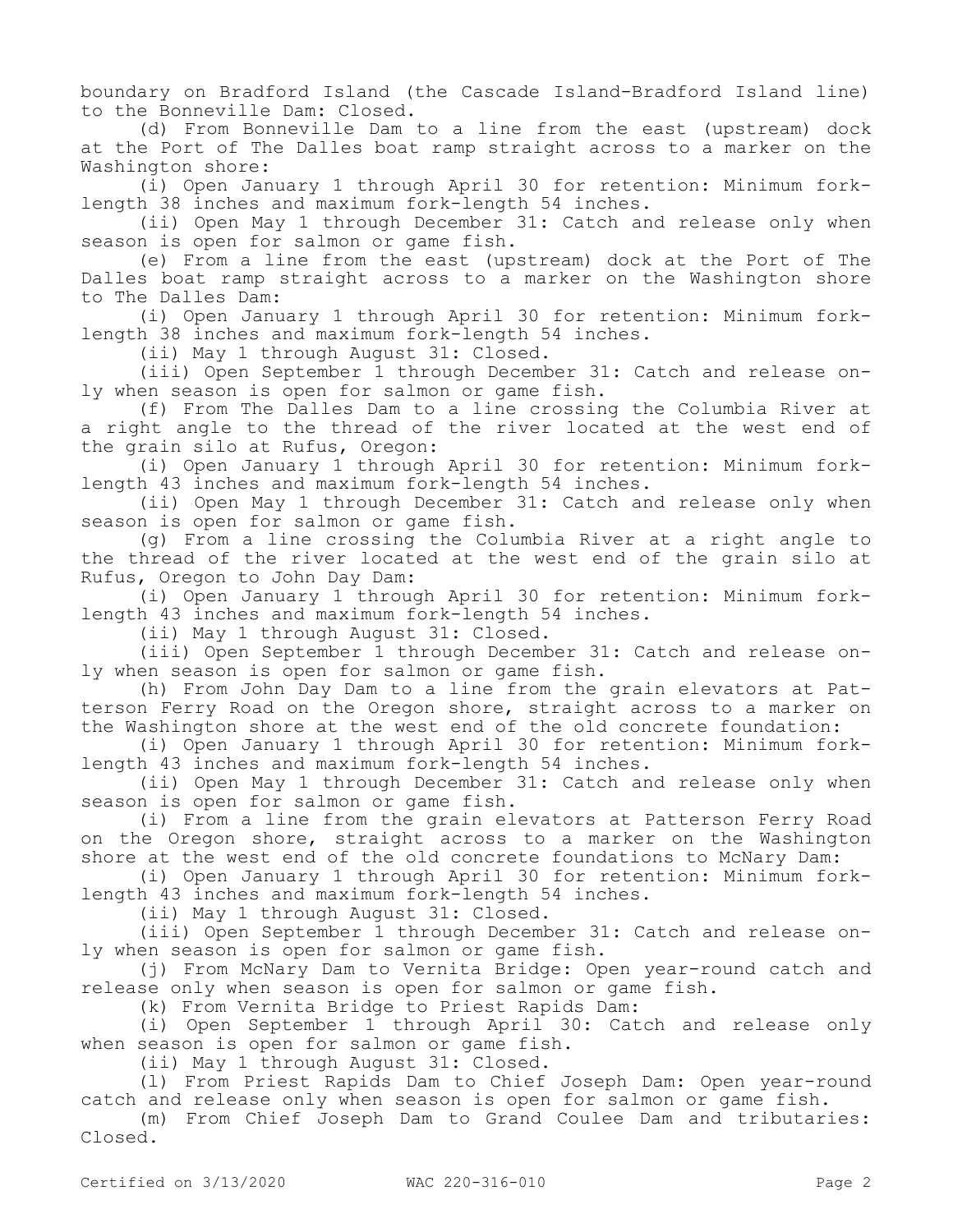(n) Roosevelt Lake and tributaries: Closed.

(16) Snake River and tributaries:

(a) From the Snake River mouth (from the Burbank to Pasco railroad bridge) upstream to the downstream end of Goose Island: Open year-round catch and release only when season is open for salmon or game fish.

(b) From the downstream end of Goose Island upstream to Ice Harbor Dam:

(i) Open September 1 through April 30: Catch and release only when season is open for salmon or game fish.

(ii) May 1 through August 31: Closed.

(c) From Ice Harbor Dam upstream to the border with Oregon: Open year-round catch and release only when season is open for salmon or game fish.

(17) A violation of this section is an infraction, punishable under RCW 77.15.160, unless the person has harvested sturgeon. If the person has harvested sturgeon, the violation is punishable under RCW 77.15.380 Unlawful recreational fishing in the second degree—Penalty, unless the sturgeon are taken in the amounts or manner to constitute a violation of RCW 77.15.370 Unlawful recreational fishing in the first degree—Penalty—Criminal wildlife penalty assessment.

(18) It is unlawful to possess sturgeon taken with gear in violation of the provisions of this section. Possession of sturgeon while using gear in violation of the provisions of this section is a rebuttable presumption that the sturgeon were taken with such gear. Possession of such sturgeon is punishable under RCW 77.15.380 Unlawful recreational fishing in the second degree—Penalty, unless the sturgeon are taken in the amounts or manner to constitute a violation of RCW 77.15.370 Unlawful recreational fishing in the first degree—Penalty— Criminal wildlife penalty assessment.

[Statutory Authority: RCW 77.04.012, 77.04.055, and 77.12.047. WSR 20-05-022 (Order 20-23), § 220-316-010, filed 2/7/20, effective 3/9/20. Statutory Authority: RCW 77.04.012, 77.04.013, 77.04.020, 77.04.055, and 77.12.047. WSR 17-05-112 (Order 17-04), amended and recodified as § 220-316-010, filed 2/15/17, effective 3/18/17. Statutory Authority: RCW 77.04.012 and 77.12.047. WSR 16-06-073 (Order 16-30), § 220-56-282, filed 2/26/16, effective 7/1/16. Statutory Authority: RCW 77.04.012, 77.04.013, 77.04.020, 77.04.055, and 77.12.047. WSR 15-13-081 (Order 15-177), § 220-56-282, filed 6/12/15, effective 7/13/15. Statutory Authority: RCW 77.04.012, 77.04.013, 77.04.055, and 77.12.047. WSR 15-06-065 and 15-06-006 (Order 15-033), § 220-56-282, filed 3/4/15 and 2/20/15, effective 7/1/15; WSR 14-04-120 (Order 14-26), § 220-56-282, filed 2/4/14, effective 3/7/14. Statutory Authority: RCW 77.04.012 and 77.12.047. WSR 13-11-125 (Order 13-105), § 220-56-282, filed 5/21/13, effective 6/21/13. Statutory Authority: RCW 77.04.020, 77.12.045, and 77.12.047. WSR 12-18-006 (Order 12-190), § 220-56-282, filed 8/23/12, effective 9/23/12. Statutory Authority: RCW 77.04.012 and 77.12.047. WSR 12-05-082 (Order 12-17), § 220-56-282, filed 2/16/12, effective 3/18/12. Statutory Authority: RCW 77.12.047. WSR 08-05-039 (Order 08-23), § 220-56-282, filed 2/13/08, effective 1/1/09; WSR 07-05-051 (Order 07-22), § 220-56-282, filed 2/16/07, effective 3/19/07; WSR 06-09-021 (Order 06-67), § 220-56-282, filed 4/11/06, effective 5/12/06; WSR 05-05-035 (Order 05-15), § 220-56-282, filed 2/10/05, effective 5/1/05; WSR 04-07-009 (Order 04-39), § 220-56-282, filed 3/4/04, effective 5/1/04; WSR 03-21-133 (Order